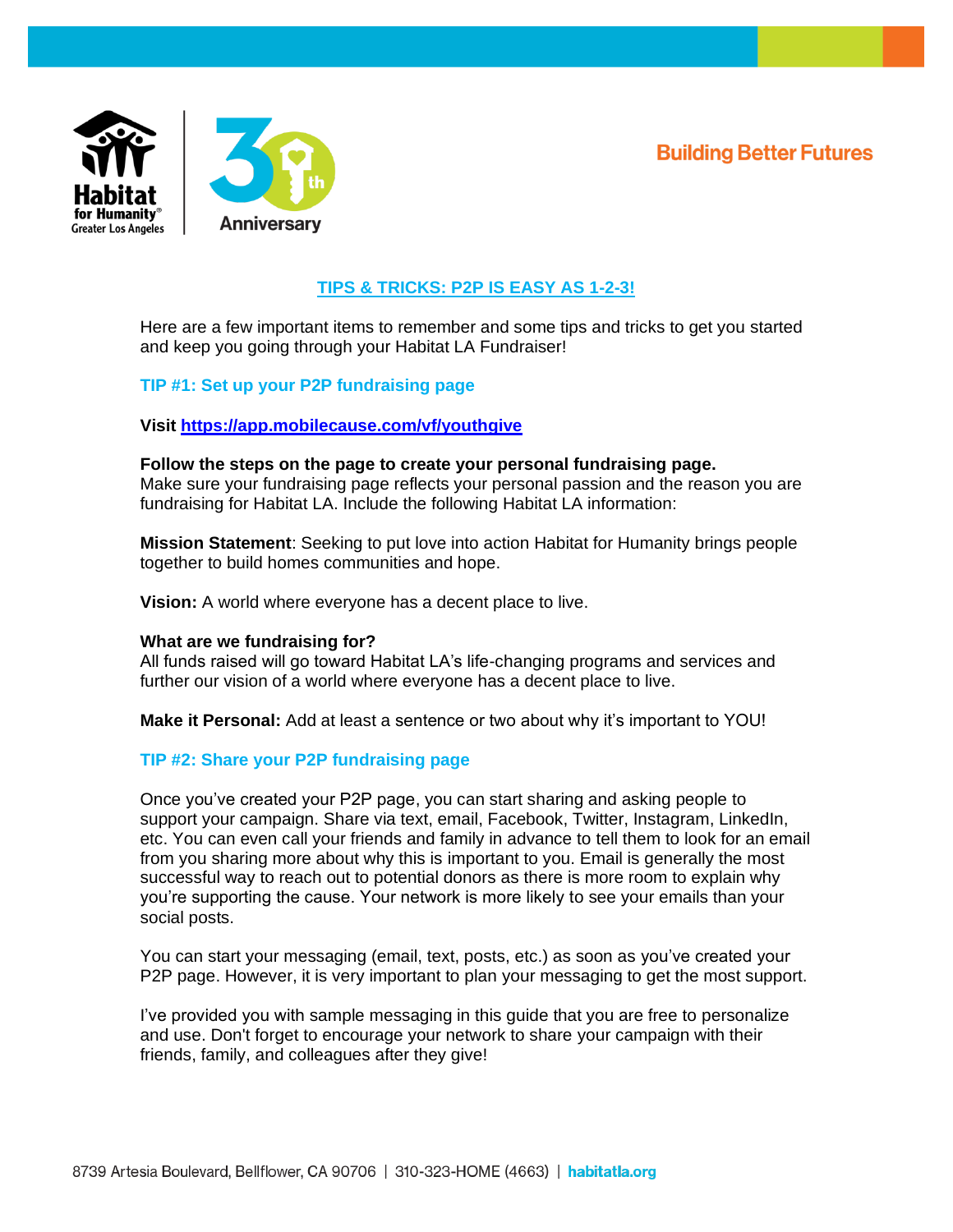**Building Better Futures** 



# **TIP #3: Ask Your Peers to Commit to Giving**

Ask your top 10 potential donors to commit to making their donations early-on in your fundraising campaign. Prepare personal social media shout-outs for them. People love being thanked (they love being thanked in public even more!) and these posts will encourage other donors and set you up for a show-stopping beginning.

## **TIP #4: Have Fun and Be Creative!**

Plan a fun challenge that you can share via video (FB or IG live is even better!) on your social media. Challenge other schools, classes, teams to join you in raising funds for a great cause and offer a reward to your donors for meeting your goal. For example: Wear an opposing team's jersey, sing your donors a song live, do a video dance routine and more!

Share your story of impact and personal connection to the nonprofit you are fundraising and why the program you are raising money for is important to you.

## **Try Fundraising BINGO!**

Ask your supporters to "Claim A Square" by making a donation for any amount shown. Provide updates to your supporters throughout your campaign and celebrate when you reach your goal. By filling the card in the example below you will raise \$500.

| \$20 | \$15 | \$10 | \$15 | \$20 |
|------|------|------|------|------|
| \$15 | \$20 | \$25 | \$20 | \$15 |
| \$20 | \$30 | \$50 | \$30 | \$20 |
| \$15 | \$20 | \$25 | \$20 | \$15 |
| \$20 | \$15 | \$10 | \$15 | \$20 |